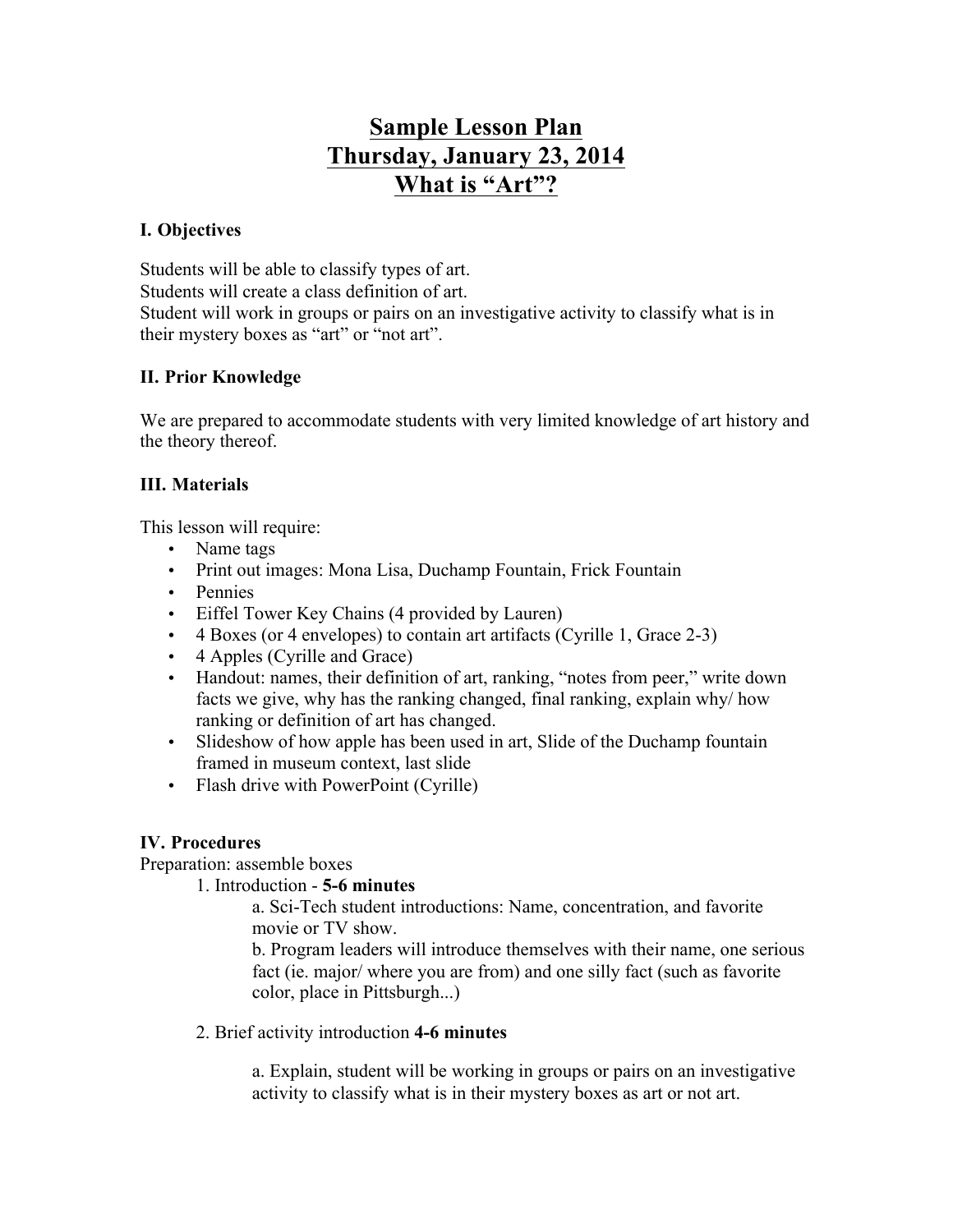b. Students will be told to look to their left/right and pair up with that respective person. They will then break into these groups of two, and arrange desks in groups of three (two for students, one for program leader). **2-3 minutes**

\*There will be one **program leader** in each group and one program leader will float between groups (4 groups total, 2 per group). Handouts will be distributed as soon as students get into groups. The **program leader** can keep the discussion on track of thinking about art and asking questions that could lead to the kids thinking about art in another way. The floating leader (Cyrille) will take photos of the groups/engage with all of the students for a shorter period of time.

c. Students will be instructed by the program leader sitting with them as to the next steps of the activity. These instructions will be:

- To follow the handout in defining "what is art?": It will be explained that students will be classifying art objects. In order to do so they must first establish a criteria for classifying these things, this criteria is a definition of art. This definition should reflect the student's initial thoughts about what art is. **1-2 minutes** After this, the students will then…

3. Look at art artifacts in the boxes and fill in handout

- Each group will be given of box containing artifacts and images. This and the program leader instruction will prompt students to define art on their handout. **5 minutes**
- They will then open the box and rank the items in according to "artness." **5 minutes**
- Students will be paused to get additional information (visual and auditory) from Cyrille. **3-5 minutes** Student will take notes of these facts in the space Provided on their handout for later reference. These fast facts will include:

a. The artist who designed the penny is also the artist who made the Mary Schenley Memorial/ A song to Nature. His name was Victor David Brenner.

b. The apple has a large amount of symbolism in art history. The apple can be a symbol of original sin "forbidden fruit", life, knowledge, and nature. Magritte *The Son of Man*

c. The Fountain is a creation of Marcel Duchamp. It was first exhibited during the society of independent artist exhibition in 1917. It was displayed and photographed by famed photographer Alfred Stieglitz. d. The Mona Lisa was never exhibited while Leonardo Da Vinci was alive.

e. Replicas of "The Fountain" are exhibited currently at the Tate Modern Museum in London, England, Philadelphia Museum of Art, National Gallery of Canada, Indiana University Art Museum, San Francisco Museum of Modern Art, and Centre Georges Pompidou in Paris, France.